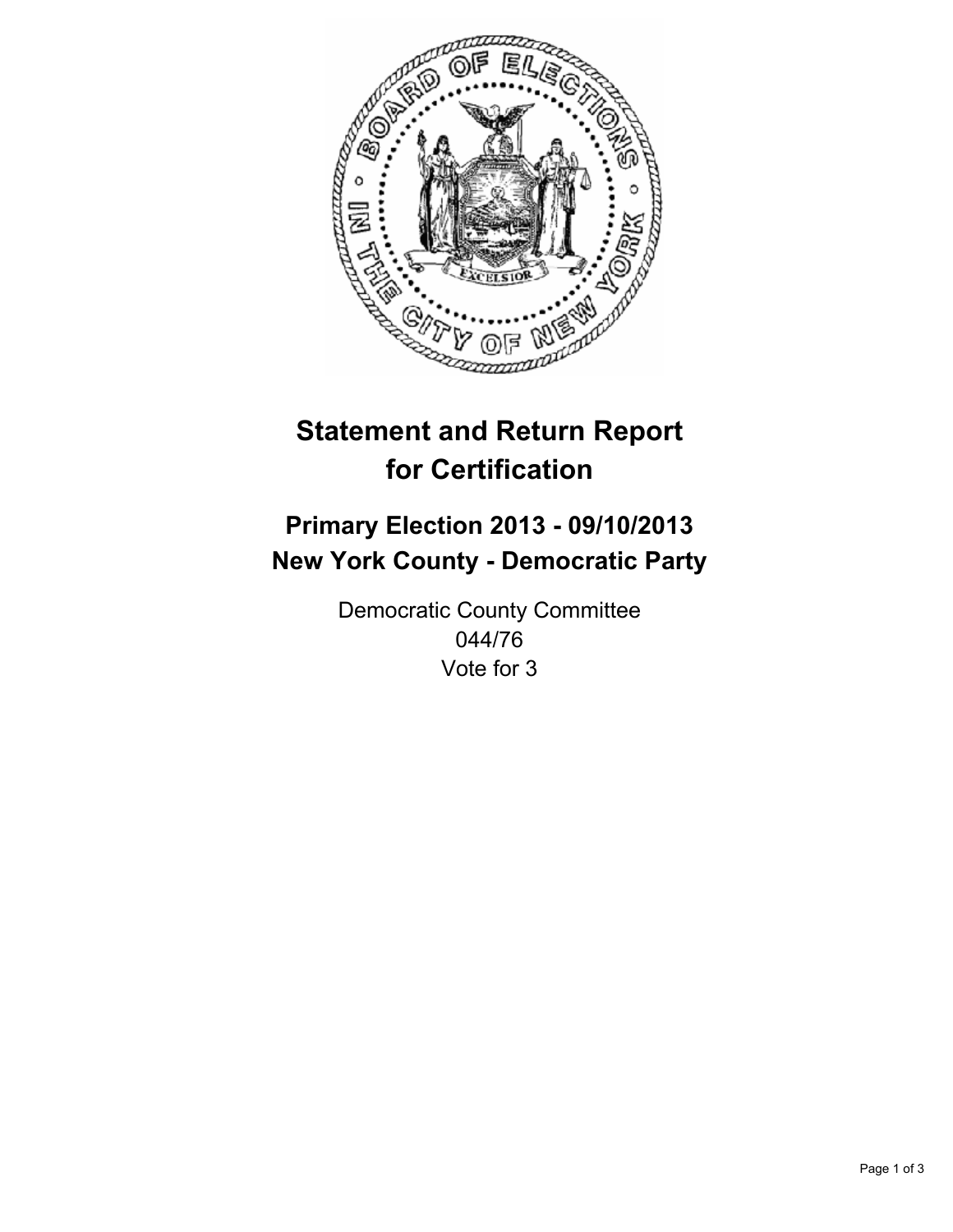

## **Assembly District 76**

| <b>EMERGENCY</b>           | 0        |
|----------------------------|----------|
| ABSENTEE/MILITARY          | 3        |
| <b>FEDERAL</b>             | 0        |
| SPECIAL PRESIDENTIAL       | $\Omega$ |
| <b>AFFIDAVIT</b>           |          |
| <b>BEN KALLOS</b>          | 0        |
| JILL E. DAINO              | 59       |
| <b>AGNES M. PETERSON</b>   | 41       |
| <b>BESSIE R. SCHACHTER</b> | 56       |
| <b>Total Votes</b>         | 156      |